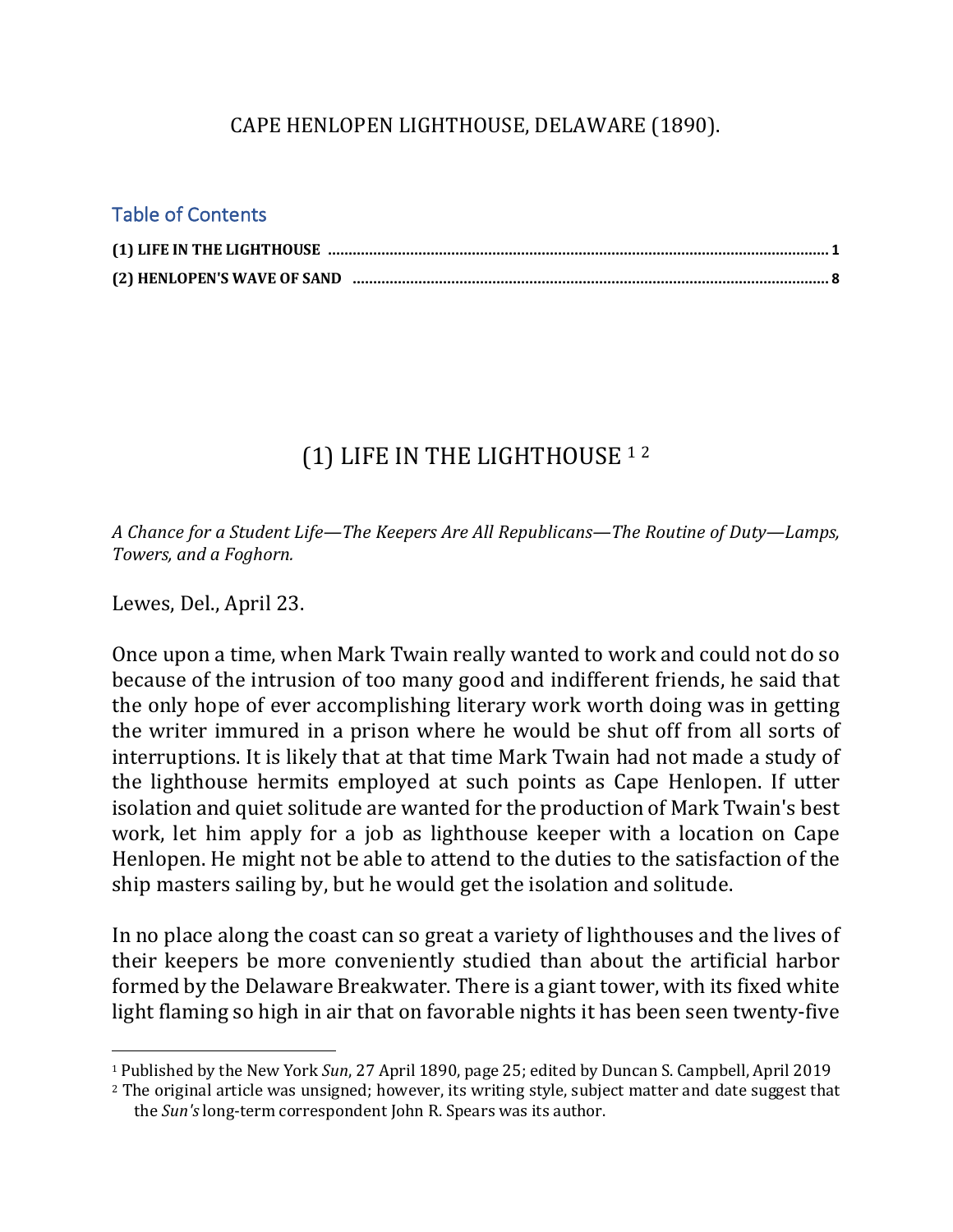miles away. There is a red light on one end of the breakwater and a flash light on the other end. There is a foghorn on the breakwater and a. bell buoy on the point of Cape Henlopen, and both are very necessary parts of the system of warnings to sailors. There was a fog bell on the breakwater, also, but the. September gales last year washed it away. A talk with the keepers of the various lights here will show very well what their duties are and what sort of a life they lead.

The Cape Henlopen light is what is called a fixed white light of the first order. The lamp is on top of a white masonry shaft, and is 128 feet above the tide. The lamp itself is not a very simple device, though easily operated. There is a cylindrical bowl for holding the oil, with a capacity of perhaps five gallons. Resting on top of the oil is a piston or plunger. It is raised to the top of the bowl by winding up a winch. Then the bowl is filled with oil and the plunger allowed to press down on it. The weight forces the oil up through a small brass tube and into the wick holders. There are five wicks in circles one within the other, the outer circle being about four inches in diameter. The air is drawn up through spaces between the wicks, around a glass chimney fifteen inches high, serving to promote the draught, while a sheet-iron chimney above the glass and leading out of doors still further aids the draught. The lamp stands on a pedestal in the center of a little six-foot room, the sides of which are glass lenses, so arranged as to capture all the rays of light that radiate from the flame of the lamp and cast them out in planes parallel with the plane of the horizon. Seen within this room the flame is four inches in diameter by five high, but seen from the sea it is a great flame, as large as the lenses themselves.

Outside the lenses there is a cast-iron flame which supports a wall of plain window glass a quarter of an inch thick. On one side of this light is a broad sheet of red glass about one-eighth of an inch. thick. The keepers call it a red cut, and when a vessel has that red cut fair over her stern she is heading up the main channel of Delaware Bay.

To keep this light burning the services of three men are required. A veteran of over twenty years' experience, D. D. Joseph has charge. The routine of duty is simple. The night is divided into three watches. A man comes on duty at 2:30 o'clock in the morning. He ordinarily has nothing to do but sit in a chair and keep awake until the almanac says the sun is rising out on the Atlantic. Then he puts out the lamp and begins to clean up. The chimney, the lamp itself, every fraction of an inch of surface about the lenses and the glass outside must be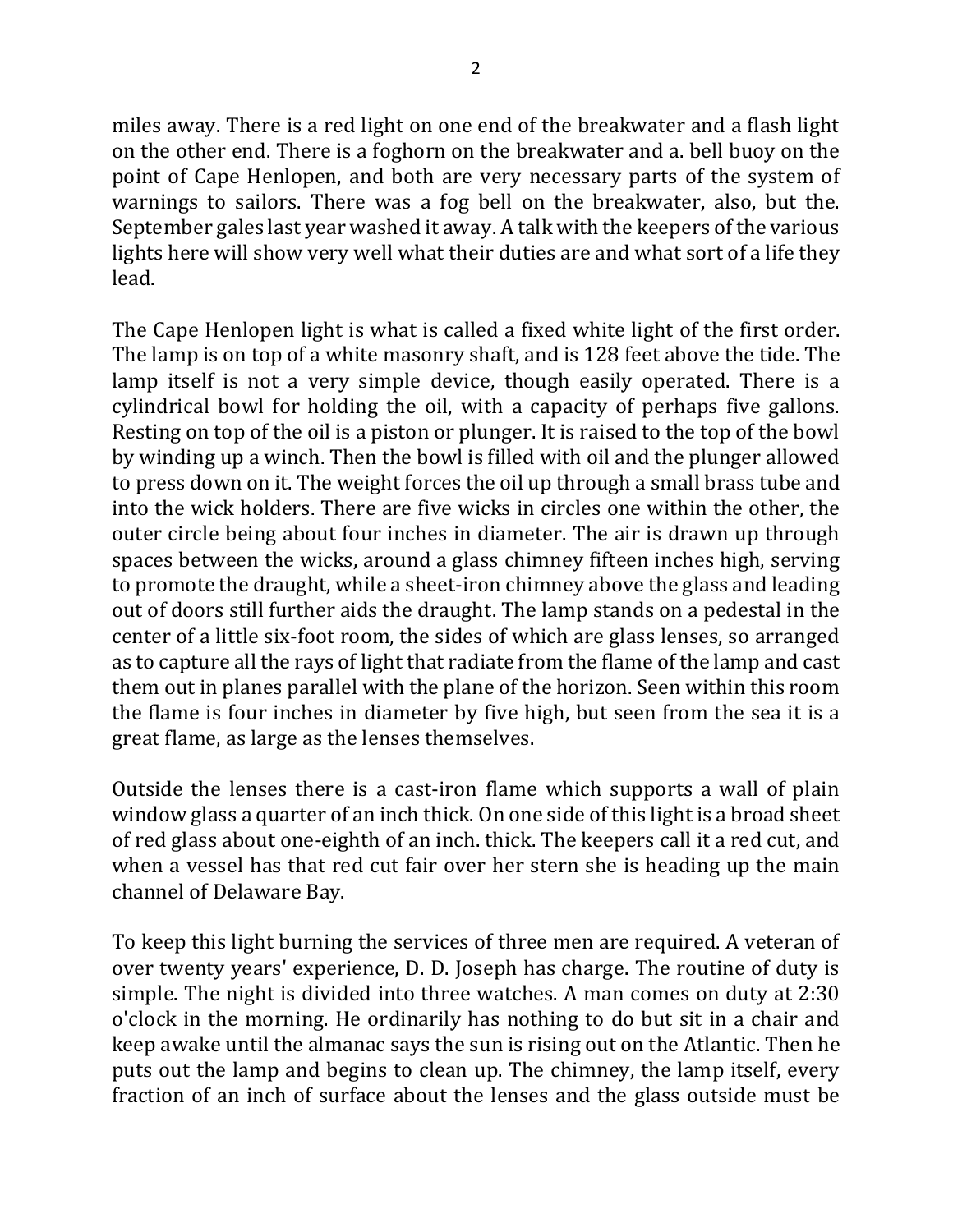wiped with the utmost care. Linen towels ordinarily serve, but sometimes ammonia and at others a white powder used among shore people for cleaning silverware is applied, for dirt that comes from no one knows where is dashed against that lamp, in spite of its height from the ground and sea. After the glass is cleaned and the bowl of the lamp filled, the little room itself must be cleaned and dusted. Then the stairway to the room below, where the man on watch sits, must be wiped off, and then the watch room cleaned, and the gallery around outside as well. Below that is the weary stairway from the bottom of the tower, a distance of eighty-five feet, to be cleaned. The deck of a man-of-war and parlor floors are synonyms for cleanliness, but no structure in the world has so much pains taken with it to keep it absolutely clean as a lighthouse, for perfect cleanliness is essential to a perfect light.

The man who cleans up has to remain about the lighthouse all day, for it is the rule that someone must stay there. He also lights the lamp at sundown, and sees that it is kept burning until 11 o'clock, when he calls his relief. He used to have an electric bell to call him with, but that is out of order, and so he has to go down to the dwelling which stands near the foot of the tower. The midwatch lasts until  $2:30$ . There is commonly nothing to do but watch the lamp.

However, the lamp will not always work well. Although the Government pays 10 cents a gallon wholesale for its oil, and ought to get a perfect quality, the oil is often dirty—the quality is not even. The oil is therefore strained through fine silk gauze into the can in which it is carried into the tower, strained through the nozzle of this can into a double strainer that leads to the lamp bowl, and strained thence through the little tube that leads to the wicks. In spite of three previous strainings, the last strainer sometimes clogs, and the watchman must clean it, or in fifteen minutes the lamp will go out. Last year the Cape Henlopen light burned 1,975 gallons of oil.

The dwelling of the light keepers is a two-story wooden structure, a quarter buried under the sand wave that is sweeping across the cape. The keepers have had their wives there at times, and there is ample room in the house for two families; but the sand was too much for the patience of the women. It flows in around doors and windows, and there is a great heap of it in one end of the hall. Except for the sand, however, the dwelling is as clean as the lighthouse. The men take turns in doing their cooking and in caring for the house, and on the days they are not on watch they go away to visit their families in. Lewes.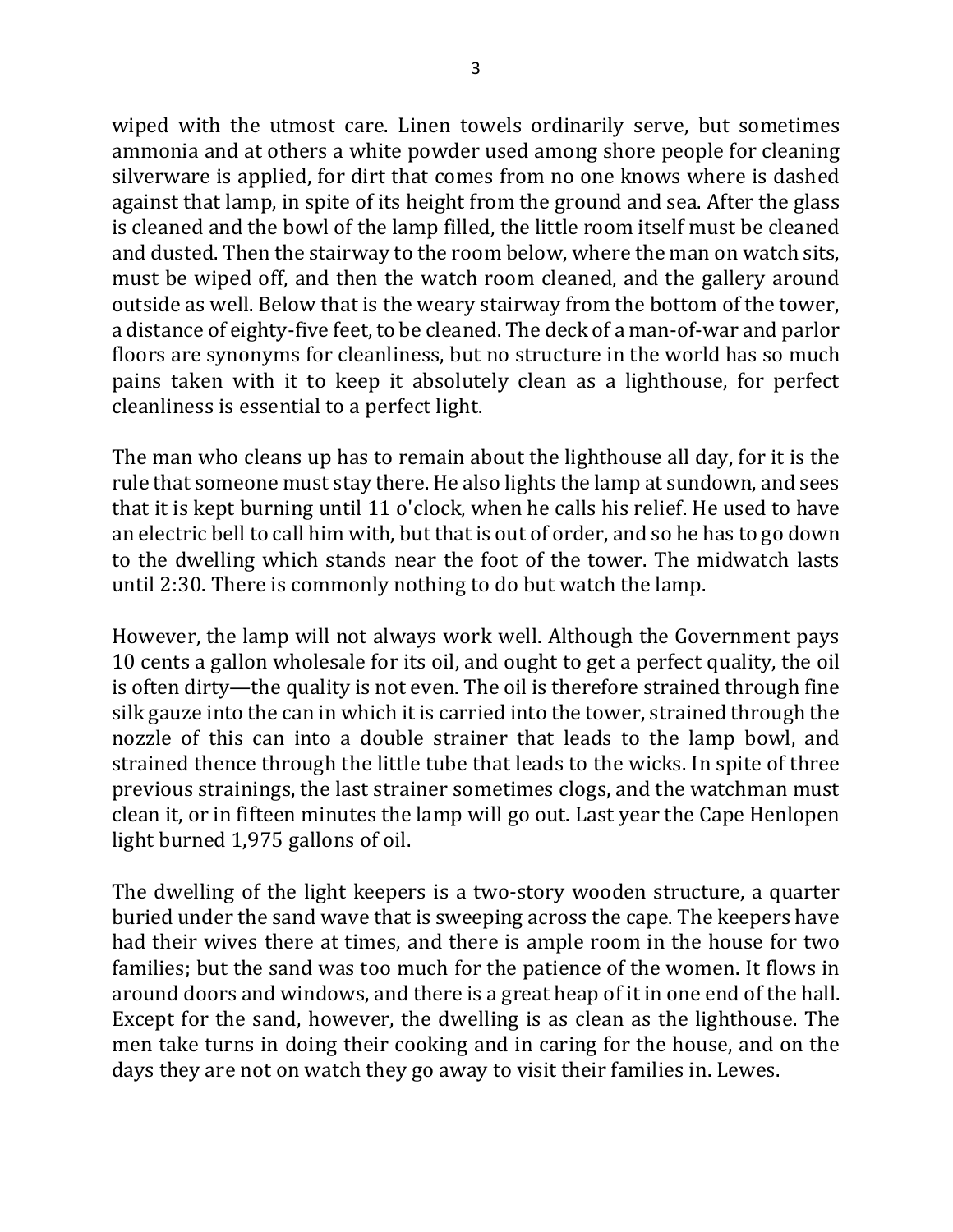So far as manual labor is concerned, Henlopen's light keepers have but little. The pay is \$760 a year. Nevertheless, the men of Lewes are not all standing in line waiting for a chance to get appointed lightkeeper. The lighthouse stands three miles from the village in the midst of a desert of yellowish white sand. The road to it is heavy to drive and heavy to walk. When there, the keepers are cut off from almost all civilization. The lighthouses on such coasts are most lonesome places.

When the wind blows its highest, the men have to get down on their hands and knees and crawl from the house to the light tower, and through a dancing cloud of sand at that. When standing up with a can of oil in hand, they have been lifted from their feet and thrown into the sandbank. In summer the heat reflected from the sandy waste about the place is all but intolerable, while in winter no blast is more chilling than that which sweeps from the sea across this desert.

To a stranger, however, a stay of a few days would prove novel and delightful, if he had a taste for nature. The study of the birds would alone occupy many days at certain seasons. During the migration of the birds along the coast the opportunity for study of ornithology in certain branches is unequalled. Not only do the birds dash themselves to death against the lamp, but they gather in great flocks on the gallery about it, where they are so much bewildered that the keepers pick them up and handle them as chickens are handled. The Smithsonian Institute at Washington sends printed blanks to the lighthouses which, if filled out intelligently, would add to the general knowledge of bird life. But the keepers know very little about the birds, and care less. So, although as many as "three pecks of birds lie dead on the sand" at the foot of Henlopen's tower some mornings, and varieties never noted before are seen there, the world is none the wiser.

One night when Keeper Joseph was on watch, and only the moan of the surf disturbed the air, there came a crash in the lamp over his head, that made him think the end of the world had come, it was so loud. After gathering his wits together, he began to investigate and found that five mallards flying in a line had struck the glass. The first one crashed through the outer glass and the rest followed through and killed themselves on the thick glass lenses. The lenses were broken. Even a sparrow flying against the glass makes a resounding noise.

The fights between eagles and fish hawks often attract the attention of the keepers. They say the eagle will catch a fish dropped from so small a height as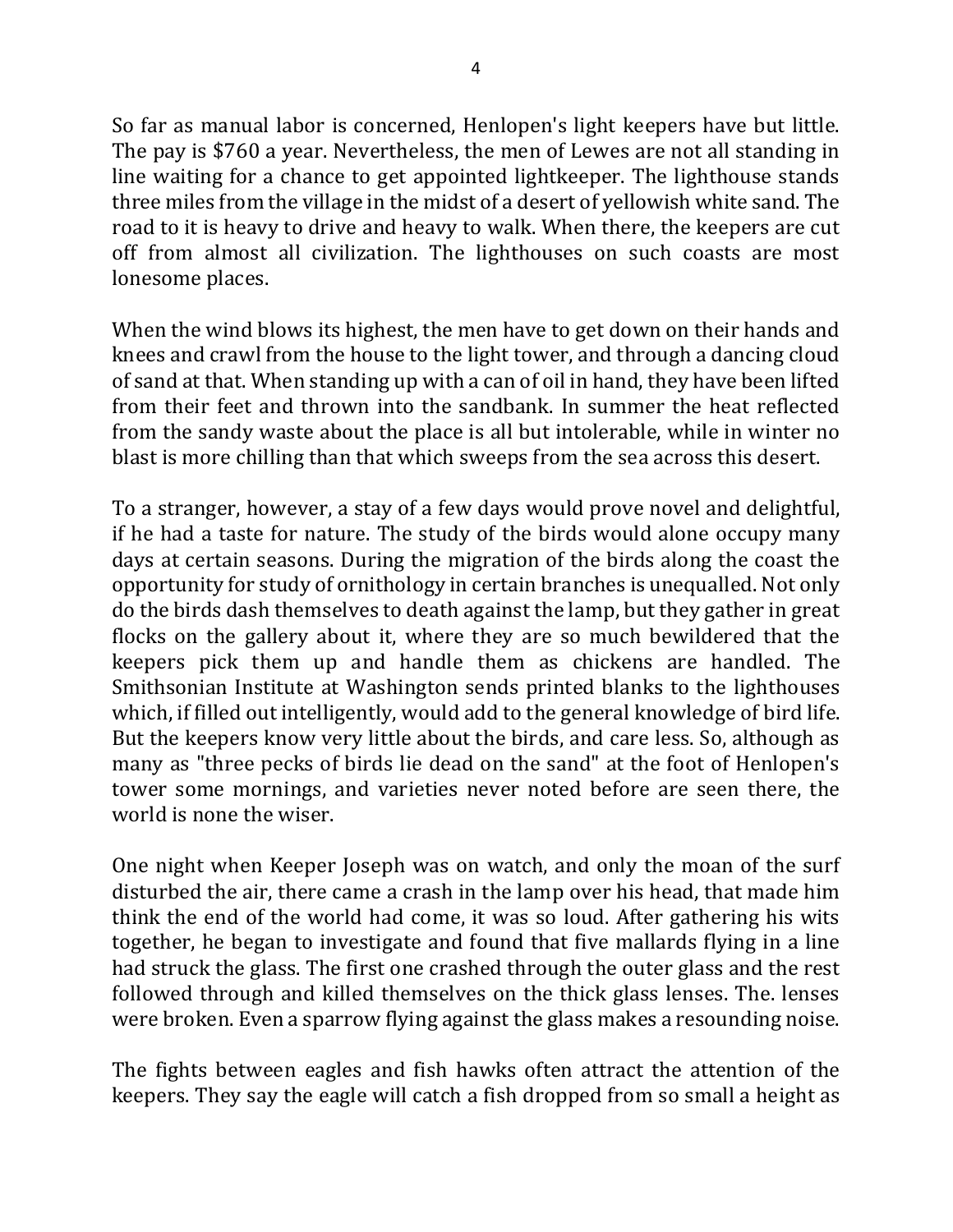ten feet above the water, but when the eagle has chased the fish hawk a thousand feet in air, and the hawk there closes its wings and drops like a bullet until almost in the water ere it releases its prey, the wild plunge which the eagle makes in pursuit is something that arouses the enthusiasm of even the most ennuied keeper.

The keepers of shore lighthouses furnish their own food. Where not too inactive, they are able to vary it with fish and game of various kinds. At Henlopen and on the breakwater the keepers depend on a cistern for drinking water.

The flash light on the west end of the breakwater is simply a big brass lamp with a single wick that stands on a pedestal and has a globe lens around it that is kept revolving by clockwork. At intervals of 120 degrees in the circumference of this globe is a bullseye lens that concentrates the light of the lamp in a powerful beam. As the bullseye comes between the spectator and the lamp the spectator gets this beam of light fair in his eyes, and a very powerful light it is. Between these flashes the lamp is scarcely visible, because the glass between the bullseye is so arranged as to reflect the light into the opposite bullseyes. Because the clockwork may get out of order as well as the lamp, this light, even if it be a small one, requires two attendants. They receive  $$600$  a year and certain rations of food, such as flour, meat, &c. At the other end of the breakwater is a fixed light, which for a great part of its circumference is walled in with red glass. On one arc, however, there is a white cut. When the sailor bound north gets along where the red light of this pier turns to white, he knows that he is then clear of the cape and can starboard his helm and make for the breakwater and such safety as it affords.

Under this red light is a foghorn. A hot-air engine that burns about as much coal as a bar-room stove pumps air into a tank to a pressure of 13 pounds per square inch, and at intervals of 45 seconds opens a valve that lets the compressed air into a 10-foot copper trumpet. The bellow that follows for twelve seconds is often heard fifteen miles away, though at times when the air is not in fit condition it may not be heard a mile away. It is an interesting fact that sailors in vessels two miles away sometimes do not hear the horn, while others ten miles away in the same direction hear it plainly. The sound seems to hop over the near-by sailors. Two men care for the foghorn and red light, and get \$600 a year and rations for it.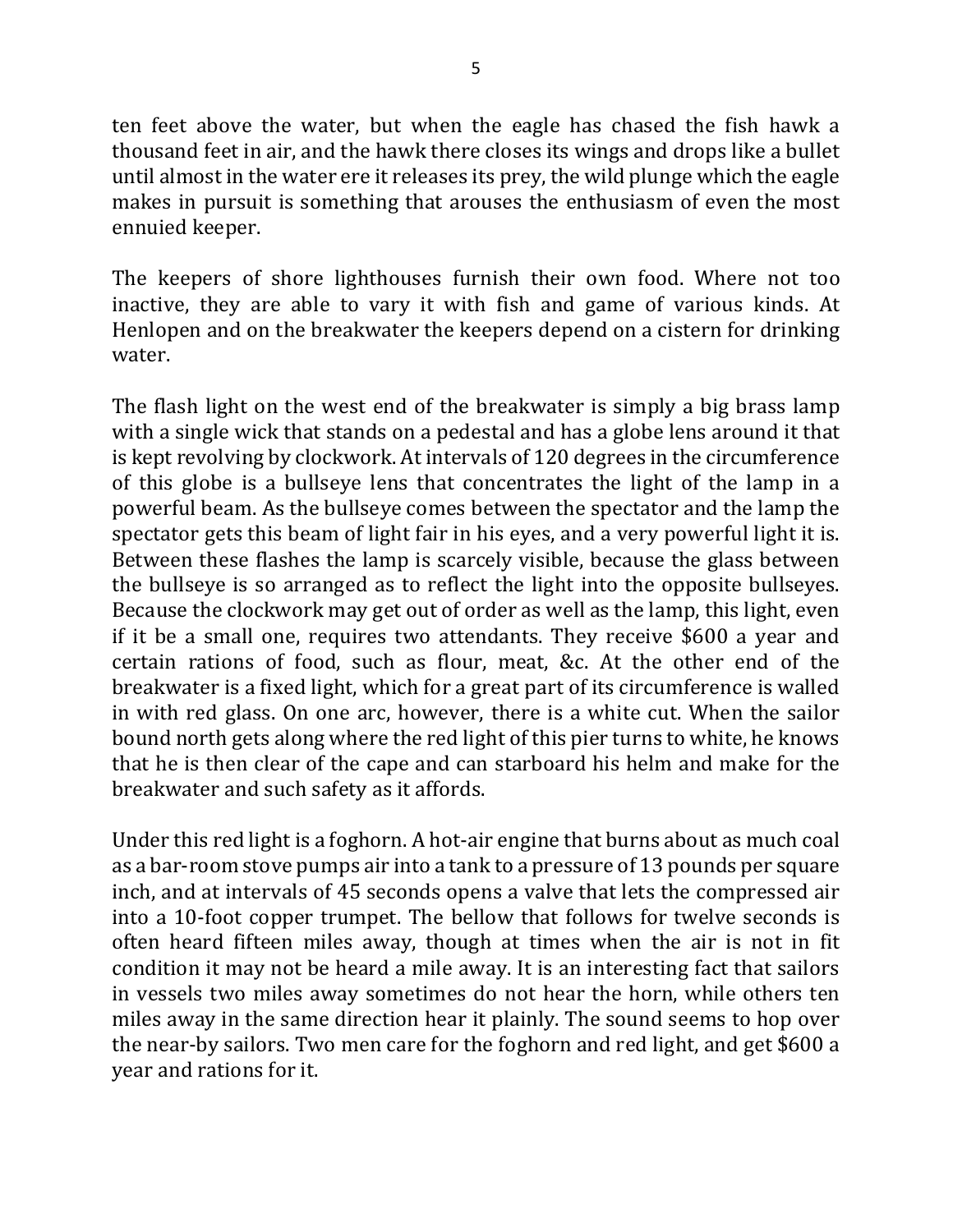"Does the foghorn make you want to die sometimes?" was asked.

"*No:* that is the least of our troubles. It puts us to sleep," said the keeper.

One of the troubles of the breakwater lightkeepers is the loneliness. They get very tired of solitude. They are allowed to bring their families there for a visit occasionally, but not often nor for a long stay. There is good fishing off the breakwater in the season, but it grows monotonous. Picnic parties, with very pretty girls, come over on occasions, but the lightkeepers, being married men, do not, of course, take much interest in them. The worst of all their troubles, especially since the great storm of last September, is a sense of insecurity. The gallery of the red tower is sixty-five feet above the tide, but in that storm the solid green waves rolled up over that gallery with a power that seemed irresistible. The tower is doubtless secure, for it is made of boiler iron and is well bolted to a bed of concrete in the breakwater rocks. But when it sways under such blows as it got then, it does not seem so. If the tower ever does roll off the breakwater, two men will go to their death in it. The flash lighthouse is no more secure than the other. It is a white cottage with the lamp tower above the roof. Both houses (the dwelling at the east end is inside the tower) are the most perfect models of cleanliness, although the inspector comes around but once in three months. It is a matter of pride with lighthouse men to keep their establishments in fine condition.

The keeper of a lighthouse gets his appointment through political influence. The consequence is that, with rare exception, the keepers are Republicans, and very earnest and active workers at the polls when the lighthouses are located so that work of that kind can be done. During Mr. Cleveland's administration a few lightkeepers died and a less number resigned. Some of these vacancies were filled by Democrats, but where head keepers went out of office, Republican subordinates were promoted. How the Republicans down this way chuckle as they tell how they hoisted out the Democrats when Harrison came in. There is just one Democrat in the service along Delaware Bay, and he holds on only because his brother is an active and efficient Republican, and able to keep party associates out of the way.

A light known as the Green Hill lighthouse, a mile west of town, is built of boiler iron and is supported by a great derrick. It is a novel-looking structure. There is but one keeper. He has a three-wick lamp to care for. He has to get out of bed very frequently every night to make sure that his light is burning, and not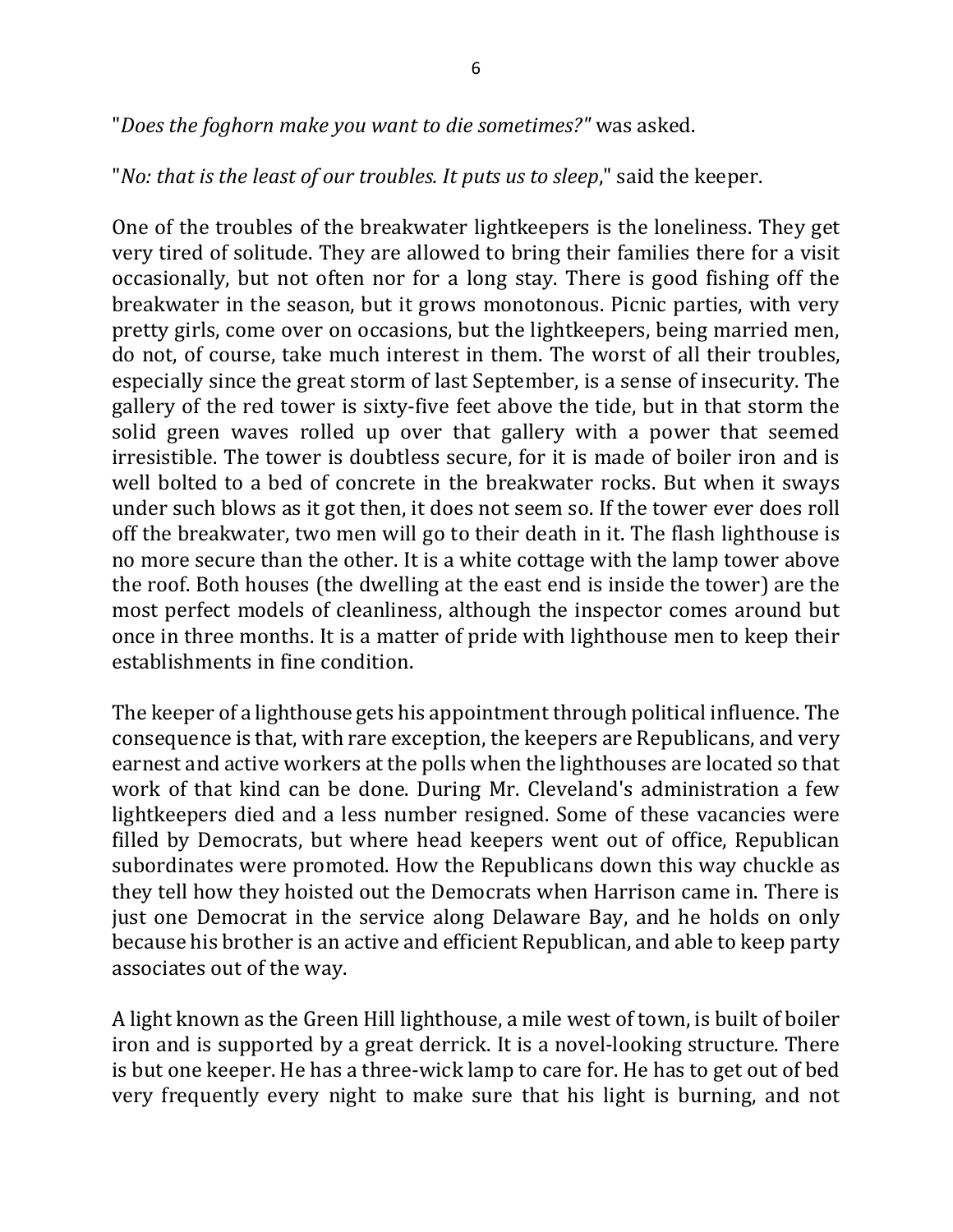infrequently spends half the night in the tower with the lamp. The pay is \$500 a year, but there is a large, fine house and a good garden with the lighthouse. It is a range light, and less important than the others.

What with ample leisure and light physical toil and the isolated position of the lights, the keepers might well lead student lives. They are supplied with libraries by the Seaman's Friend Society of New York, but the books are kept locked in the bookcases, for the selection is not of the kind to attract anyone but a theological student, and lighthouse keepers invariably take more kindly to politics than to theology. About the only way for improving the service, so far as anyone can see, is by scraping off the old Republican barnacles and putting bright new Democrats in their places.

 $- 0 -$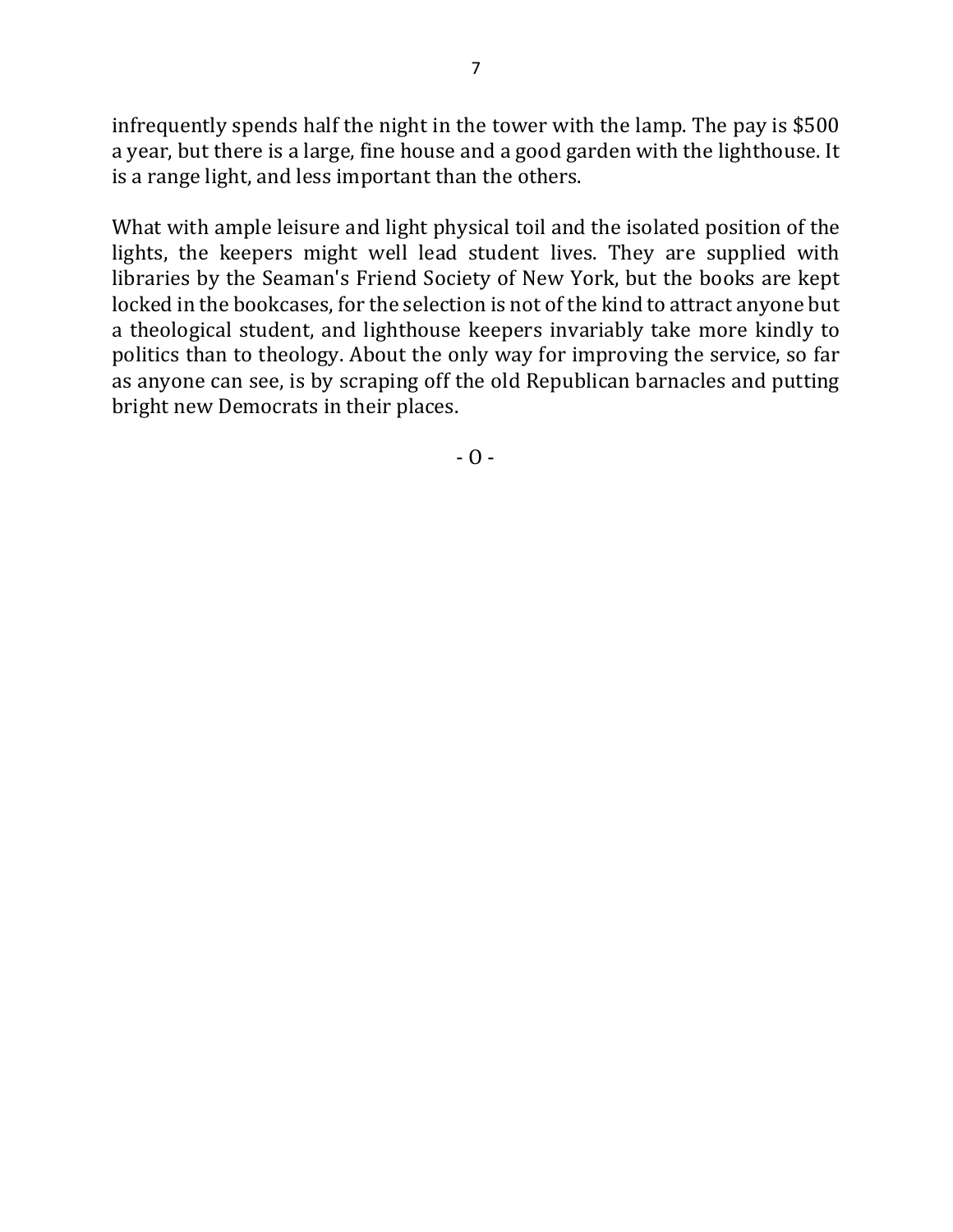# (2) HENLOPEN'S WAVE OF SAND 3 4

### A MIGHTY ROLLER THAT IS SWEEPING ACROSS THE CAPE.

*Neither Marshes nor Forests Have Been Able to Obstruct Its Course—Uncle Sam's Lighthouse Buildings Mainly Buried.*

Lewes, Del., April 26.

 $\overline{a}$ 

Without doubt one of the most interesting features of the Atlantic coast of the United States, and, in fact, one of the most interesting phenomena of the whole country, is the travelling hill of Cape Henlopen. A ridge of sand, more than a mile long, 50 feet high, and 200 yards wide in the base, is rolling inland, like a mighty wave from the sea, and with a power that is irresistible. Formed at the water's edge, nobody knows certainly just when, it began to move inland. Within the memory of men barely past middle age, it has traversed a space worth describing in detail.

In 1845, when Gen. Joe Johnson, as a Government engineer, was engaged in surveying this part of the coast, he found on the north side of Cape Henlopen a great ridge of sand. It was in appearance like the ridges that divide the Great South Bay of Long Island from the sea, save that it towered seventy-two feet above high-water mark. It was a ragged ridge, with coarse grass growing over a few parts of its surface and a few gnarled and stunted pines on its southern or land side. Behind it was a salt marsh or valley, where the water was from an inch to two or three feet deep at the lowest ebb tide. Inland from the marsh, and indeed on low ridges in this marsh, was a great [growth] of pine trees. Half a mile back from the beach, trees were found from two to three feet in diameter, and tall in proportion.

Winding along through this forest was a road established in the old colonial days, and having milestones by its side to show the wayfarer how far he had travelled from Lewes on. his way to Henlopen lighthouse.

<sup>&</sup>lt;sup>3</sup> Published by New York *Sun*, April 27, 1890, page 23? Edited by Duncan S. Campbell, April 2019.

<sup>&</sup>lt;sup>4</sup> The original article was unsigned; however, its writing style, subject matter and date suggest that the *Sun's* long-term correspondent John R. Spears was its author.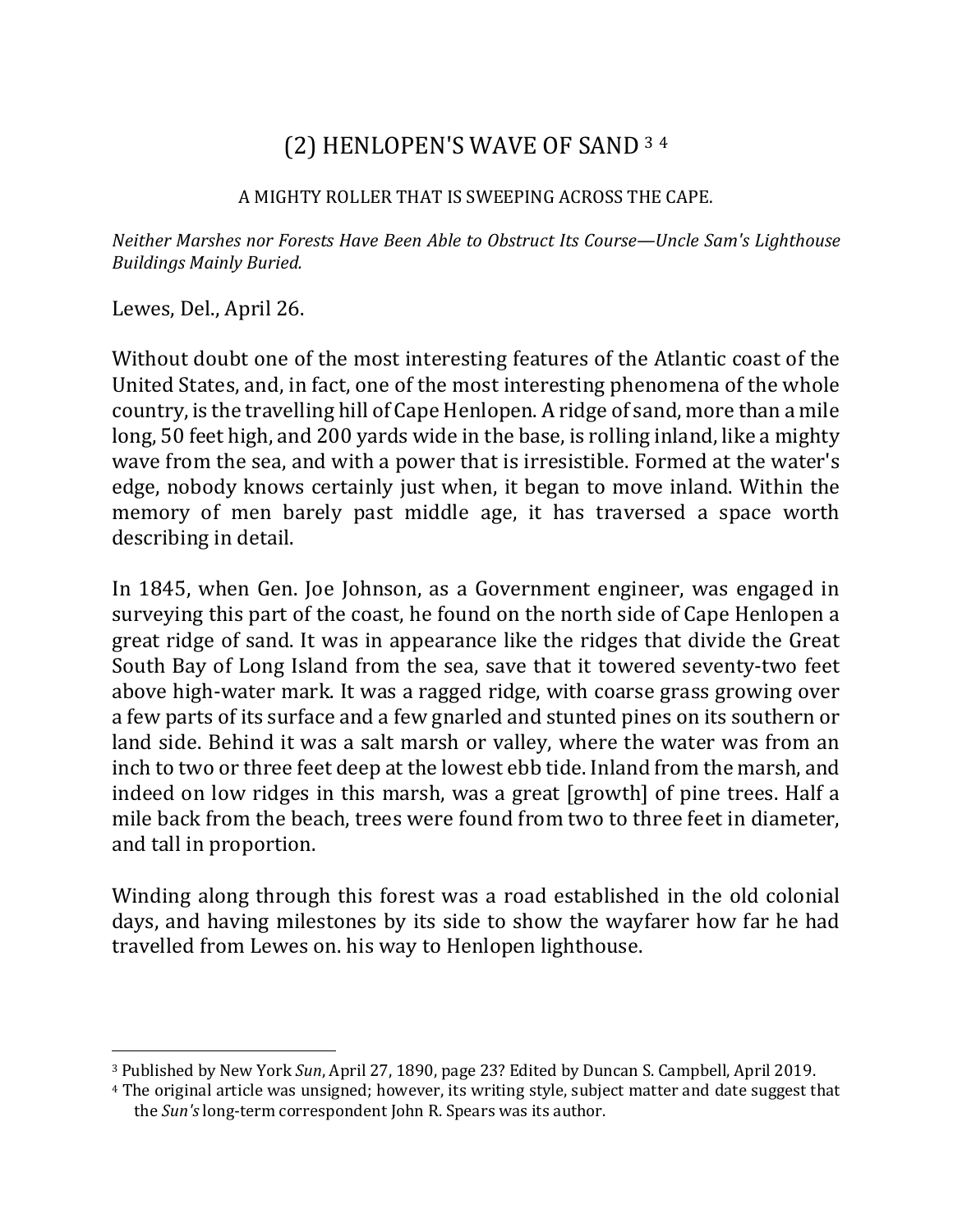In making the survey, Engineer Johnson noted that whenever the wind came in from north'ard, it picked up the sand on the weather side of that great ridge in such clouds that no one could travel along the ridge except when the face was covered with a thick veil, and even then, only with great effort and much pain. It was like facing a blast from the desert of Sahara, and sometimes almost like facing a charge of birdshot.

The sand thus picked up by the wind was carried up over the brow of the hill, across the narrow plateau on the southern side, where the wind formed an eddy that could not support the weight of the sand. The wind was very thorough in its work, for it gathered the sand from the entire face of the ridge to carry over to the rear. Thus, with every northerly gale, inch after inch was cut away in front and carried back. Inch by inch the face of the ridge receded; inch by inch the rear face advanced. The gnarled and twisted pines on the back surface disappeared under the wave of sand. The edge of the marsh was reached and covered. The little tree-crowned ridges were next buried out of sight. Then the great forest was reached. Where the trees stood thick and formed a solid wall of limbs and leaves the sand wave rolled up into a perpendicular wall before them, higher and higher, until level with the treetops, and then curled over and broke on them as a wave of water might have done. Where the trees were far apart, the sand flowed into and filled the opening. In one way and another it steadily advanced, and the people saw with wonder the forest buried before their eyes. The great trees, that seemed to be able in their strength to defy all that nature might bring against them, strove to put forth new branches above the rising tide, grew faint in the struggle, turned their green leaves to yellow, their yellow cones to gray and black, and died of suffocation.

As the years passed the receding wave began to uncover the old surface of the ground that had been buried. Old landmarks along the edge of the marsh reappeared. Even the little ridges themselves, with the old sod dead, but easily recognized, appeared, and finally the wind scooped the sand out of the hollows of the marsh, and today the tide ebbs and flows there, and at low tide the water is about as deep as it used to be before the sand wave swept across, the chief difference between the marsh as it used to be and as it is now being that there are now no ditches in it.

Then, strange to tell, a new growth of pines sprang up on the little old ridges and a new ridge of sand formed alongshore where the old one had stood. The new ridge alongshore is only a small one—perhaps twelve or fifteen feet above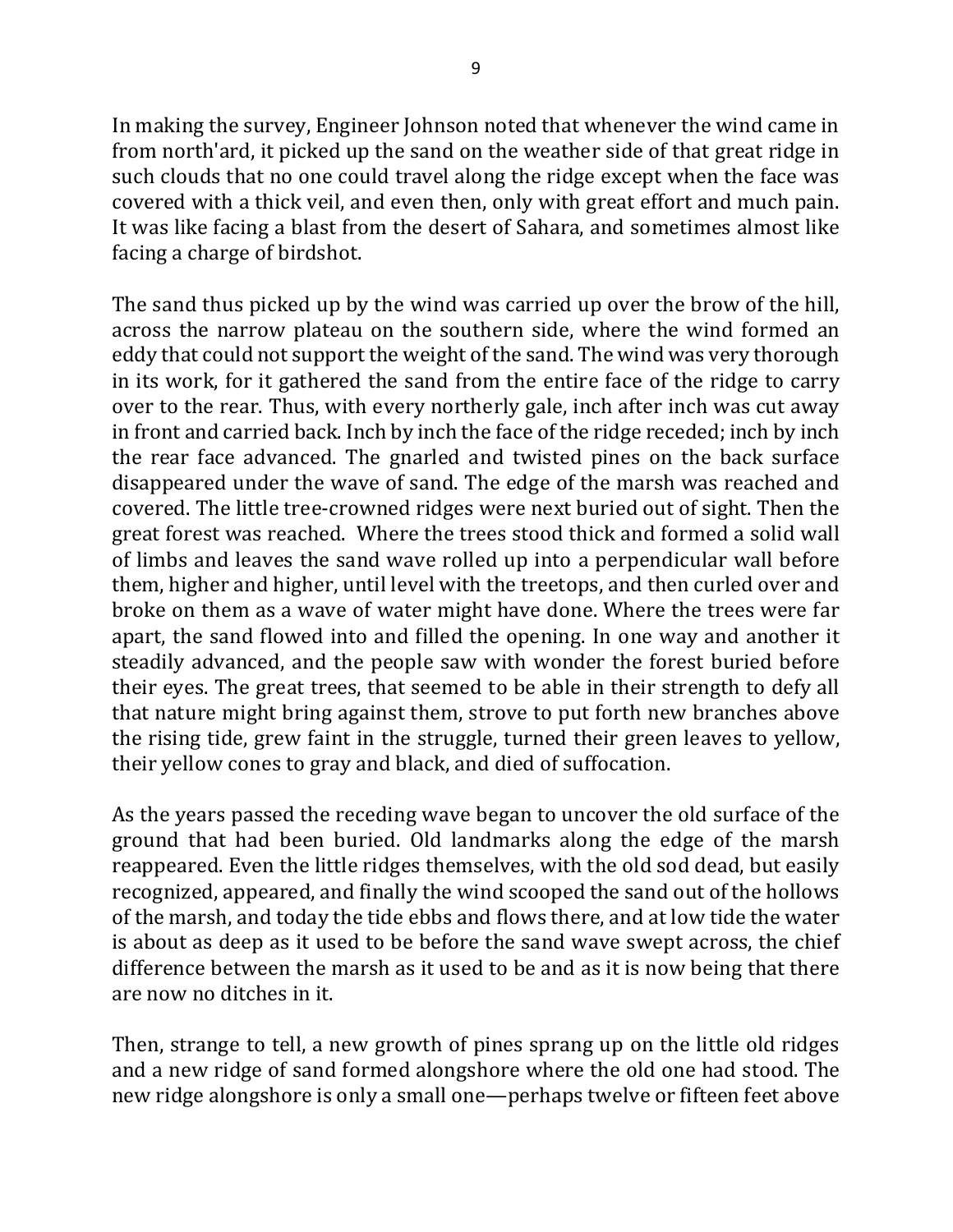the water in places, but it is growing as the new trees behind it grow, and it may possibly start inland as the big one that preceded it did.

As the big sand wave continued its way, the old forest that had been buried began to be uncovered again, so that now the stranger that traverses the ridge sees on one hand the living giants of the forest gasping in the last throes of death, and on the other the bleached and decaying skeletons of those that had to succumb. It is a picture that is at once desolate and depressing.

The old road that once led through what was the heart of the strip of forest land between the beach and the creek that runs westerly through Lewes is now just about under the crown of the advancing sand wave. Could the wave by any means be stopped in its course, so that the old road would be forgotten after a hundred or two of years, some savant in digging there would reach the old milestones, and mayhap a piece of old buggy wheel or tire, and would stop to marvel. What untold millions of years, he would say, must have elapsed since these milestones and that old buggy wheel were made!

At its extreme eastern end, the great wave has entered upon the domain of and made a deal of trouble for Uncle Sam. Uncle Sam's lighthouse stood right in the path of the sand roller. There was a comfortable old-fashioned two-story house beside the tall white tower that held the lamp, and on the weather side of the tower a house used for storing oil. Back (south) of the house was a garden. At first, the spray from the wave served merely to annoy the housekeeper; it was carried on the wind and dashed against doors and windows. No kind of weather strip could keep that spray from seeping in through cracks and crevices and even filling bureau drawers. That was bad enough, but the wave was all the time advancing, and pretty soon drifts of sand, for all the world like drifts of yellow snow, began to accumulate at the house corners, and, worse still, to spread across the garden and interfere seriously with the cabbages and sweet potatoes. Then the wave itself arrived. Rising like a comber on the beach, it towered for a time above the oil house, and then, over it tumbled and buried the little building out of sight. Then it gathered about the old home of the lightkeeper, and in time that, too, was covered, as the oil house had been, while all trace of the garden had disappeared long before burial of the oil house.

It is possible that the old house of the keeper could have been saved by moving it, but it was old and not very good, and so Uncle Sam built a new one. He placed this in the lee of the tower, where an eddy had kept a small clear space. As the